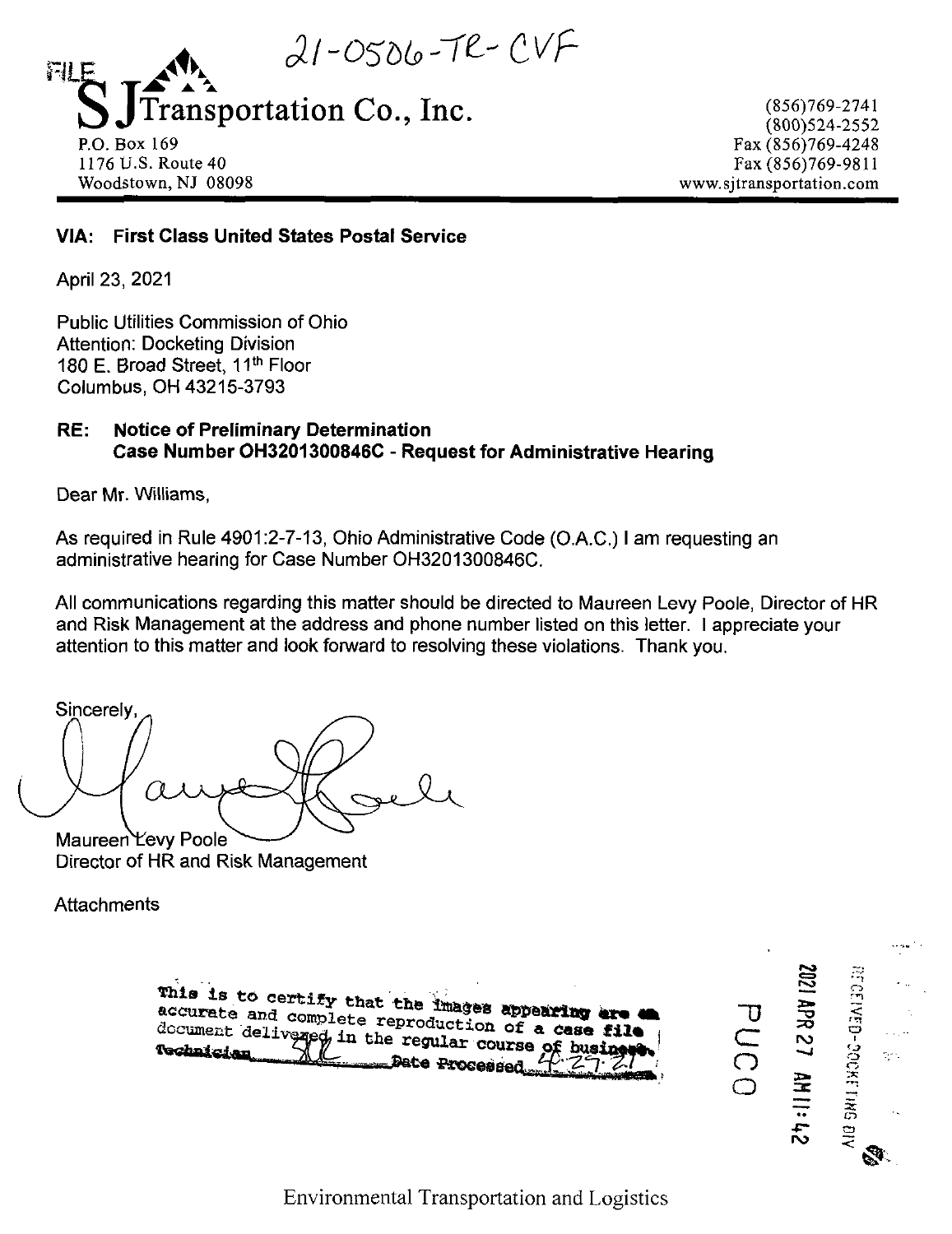



**M. Beth Trombold, Acting Chair**

**Commissioners**

**A**

Lawrence K. Friedeman Dennis P. Deters Daniel R. Conway

March 26, 2021

Mrs. Maureen Levy Poole PO BOX 169 WOODSTOWN, NJ 08098-0169

## **RE: NOTICE OF PRELIMINARY DETERMINATION** Case No. OH3201300846C

Dear Sir or Madam:

On 01/13/2021, a vehicle operated by SJ TRANSPORTATION CO INC, and driven by, STRATTON, ANTHONY V was inspected within the state of Ohio. As a result of discovery of the following violation(s) of the Commission's rules, Staff of the Commission timely notified S-J TRANSPORTATION CO INC pursuant to rule 4901:2-7-07, Ohio Administrative Code (OAC), that it intended to assess <sup>a</sup> civil forfeiture against S-J TRANSPORTATION CO INC in the following amount:

| <b>CODE</b>            | <b>GROUP</b> | <b>VIOLATION</b>                       | <b>FORFEITURE</b> |
|------------------------|--------------|----------------------------------------|-------------------|
| 178.345 HazMat<br>-118 |              | DOT406/407/412 tank valves             | \$660.00          |
| 180.415 HazMat<br>B    |              | Cargo tank test or inspection markings | \$1,680.00        |

Original Amount Due: \$2,340.00

A conference was conducted pursuant to Rule 4901:2-10, OAC, at which S-J TRANSPORTATION CO INC had a full opportunity to present reasons why the violation{s) did not occur as alleged, mitigating circumstances regarding the amount of any forfeiture, and any other information relevant to the action proposed to be taken by the Staff.

As a result ofthe conference, staff has made a preliminary determination that the commission should assess a civil forfeiture against S-J TRANSPORTATION CO INC In the following amount:

| <b>CODE</b>       | <b>GROUP</b> | <b>VIOLATION</b>                       | <b>FORFEITURE</b> |
|-------------------|--------------|----------------------------------------|-------------------|
| 178.345<br>$-11B$ | HazMat       | DOT406/407/412 tank valves             | \$660.00          |
| 180.415<br>B      | HazMat       | Cargo tank test or inspection markings | \$1,680.00        |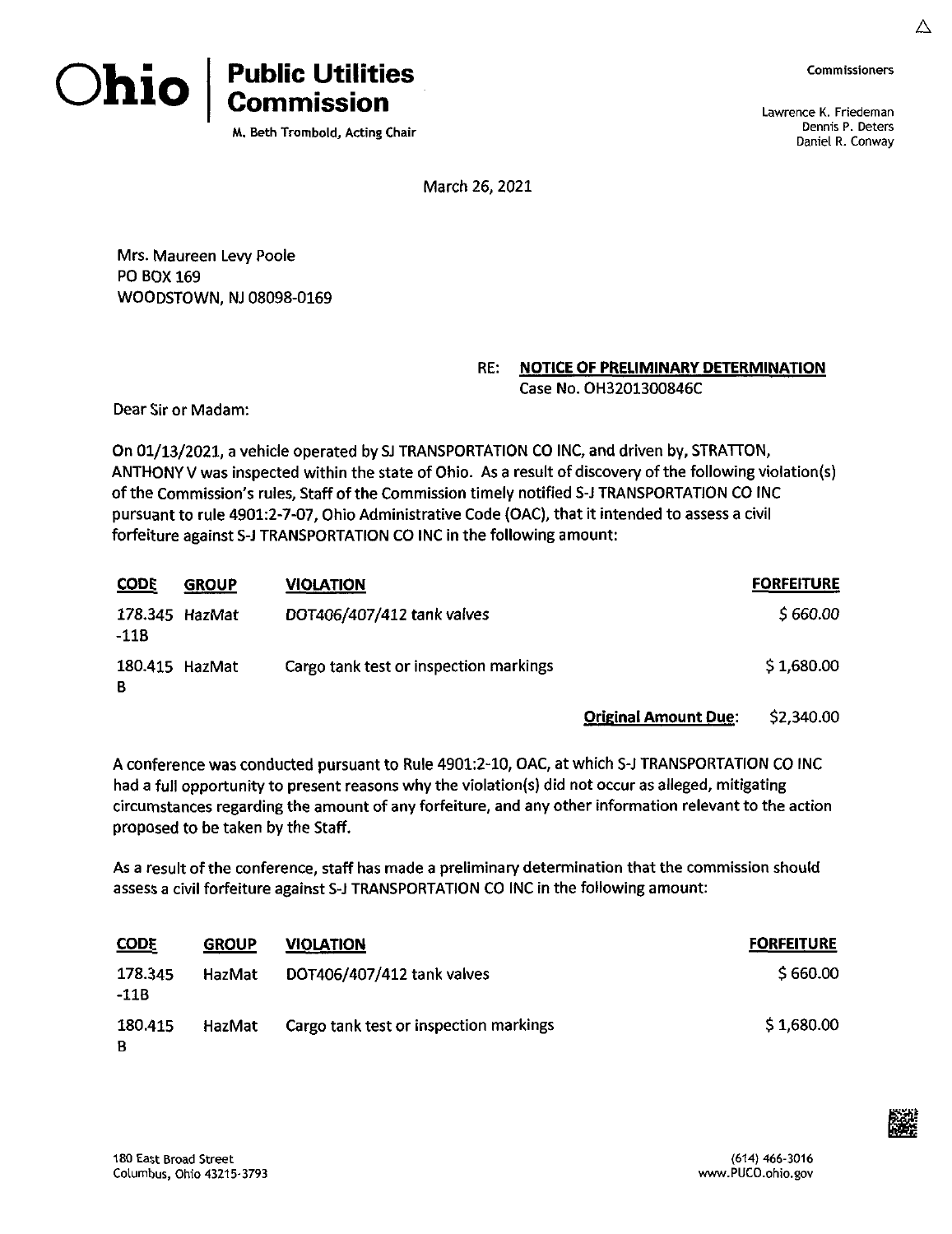# New Amount Due: \$2,340.00

Within 30 days of this notice you must either; 1) pay the assessed civil forfeiture or, 2) submit a written Request for an Administrative Hearing.

Failure to comply with either option above shall constitute a waiver of your right to further contest the violation(s) and will conclusively establish the occurrence of the violation(s). Such failure shall also constitute a waiver of your right to further contest liability to the State of Ohio for the civil forfeiture described in the notice and will result in the forfeiture amount being referred to the Ohio Attorney General's Office for collection. In addition, your Ohio operating authority and/or commercial driving privileges may be sanctioned as permitted by law.

Please consult the enclosed instruction sheet for additional information regarding this "Notice of Preliminary Determination."

Sincerely,

John D. Williams, Director Transportation Department

cc: Mark Banks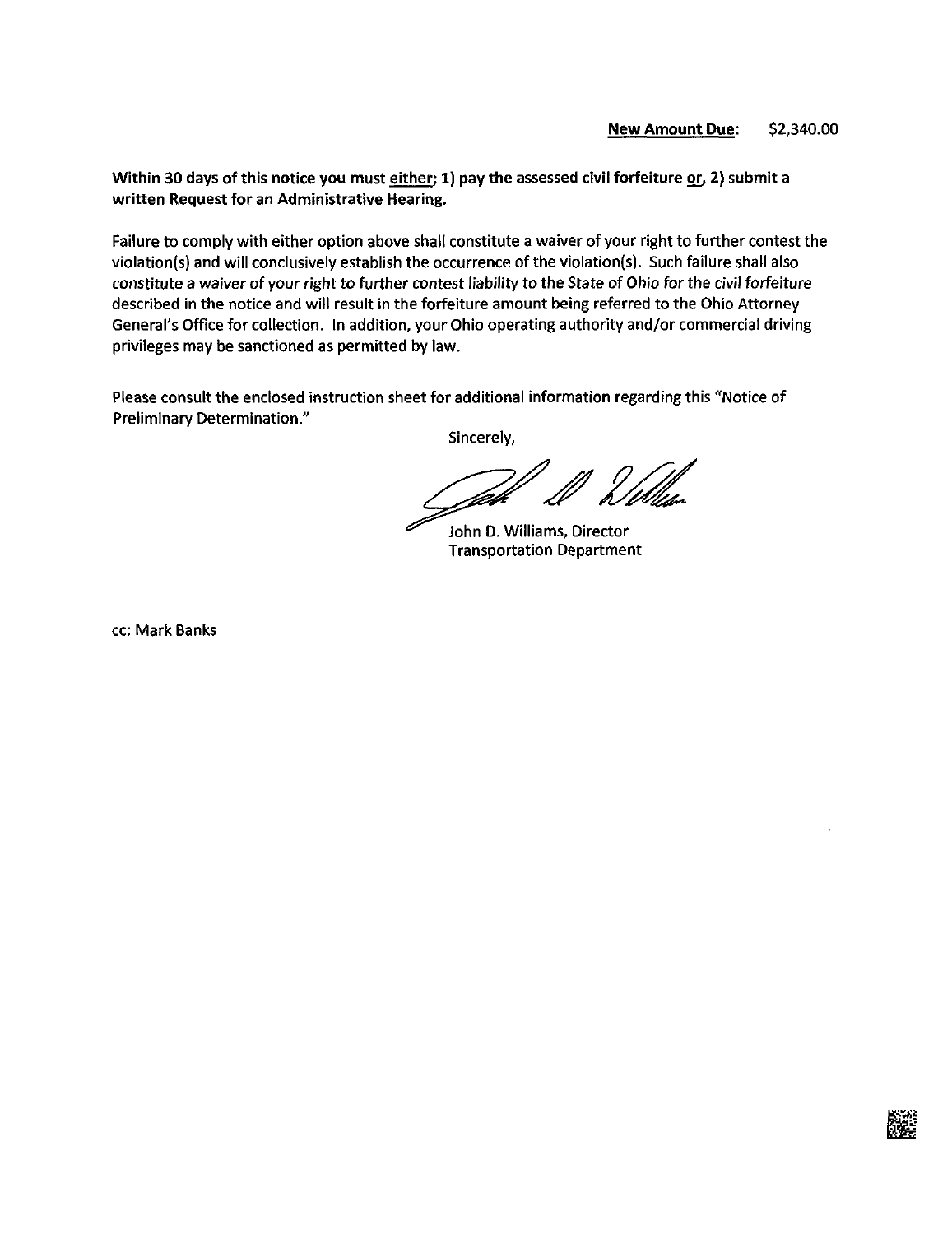# **INSTRUCTION SHEET**

# NOTICE OF PRELIMINARY DETERMINATION

## Please read these instruction sheets carefully. They contain information about your rights and responsibilities in regard to this "Notice of **Preliminary Determination."**

You have received a "Notice of Preliminary Determination" as described in 4901:2-7-12, Ohio Administrative Code (OAC). Within 30 days of this notice you must either; 1) pay the assessed civil forfeiture or, 2) submit a written Request for an Administrative Hearing. If you do not pay the forfeiture or request a hearing within 30 days of this notice, your case will be placed in our default process. Additionally, your Ohio operating authority **and/or your commercial driving privileges may be sanctioned as permitted by law.**

#### **How to pay the forfeiture** Online https://www.puco.ohio.gov/sc/mcos/ Enter the case number and PIN located on the enclosed invoice. Mall Public Utilities Commission of Ohio Attn: Fiscal Section 180 E. Broad Street, 4<sup>th</sup> Floor Columbus, Ohio 43215-3793 Send check/money order (no foreign checks/money orders) made payable to "Public Utilities Commission of Ohio". To ensure proper credit, write the case number on the face of the check or money order.

## **Payments cannot be completed by telephone**

## **How to make a Request for an Administrative Hearing**

If you wish to further contest the violations described in this notice, you should file a "Request for an Administrative Hearing" with the Commission's Docketing Division as described in Rule 4901:2-7-13, OAC.

Your "Request for an Administrative Hearing" must be in writing and must contain the case number found at the top ofthe "Notice of Preliminary Determination." Also, please include the contact name, address, and telephone number of the person to whom further communications should be directed. The request shall be signed by the Respondent orthe Respondent's authorized representative. A copy ofthe "Notice of Preliminary Determination" must be attached to your request.

Your "Request for an Administrative Hearing" must be mailed or hand-delivered within 30 days of this notice to the following address:

Public Utilities Commission of Ohio ATTN: Docketing Division 180 E. Broad Street, 11<sup>th</sup> Floor Columbus, Ohio 43215-3793

## **Failure to submit a Request for Administrative Hearing**

if you do not serve <sup>a</sup> timely "Request for an Administrative Hearing" in the manner described above, you will forfeit your right to further contest the violations described in this notice and the occurrence of the violations will be conclusively established. Such failure shall also constitute a waiver of your right to further contest liability to the state of Ohio for the civil forfeiture described in this notice and will result in the forfeiture amount being referred to the Ohio Attorney General's Office for collection. Also, your Ohio operating authority and/or your commercial driving privileges may be sanctioned as permitted by law.

## **Codes, Violation Groups, and Forfeiture Amounts**

"Code" in this notice identifies the rule violated. Numbers in a 100 or 300 series referto specific sections of the Hazardous Materials Regulations or the Federal Motor Carrier Safety Regulations located in Title 49 of the Code of Federal Regulations (CFR). Some section numbers may have suffixes beyond those appearing in the CFR. These are used for internal data collections purposes. Codes in other formats refer to violations of Ohio's statutes or regulations.

"Violations Group" identifies the assigned numerical group (1-4) for the violation for purposes of calculating the civil forfeiture. Section 4923.99, Ohio Revised Code (ORC) authorizes the Public Utilities Commission of Ohio to assess civil forfeiture up to \$25,000 for each day of each violation. The amount of any forfeiture is dependent upon the nature, gravity, circumstances, and extent of the violation, the offender's degree of culpability for the violation, and the offender's violation history. 'Total Amount Due" isthetotalamountofthe civil forfeiture assessed for all violations described in this notice.

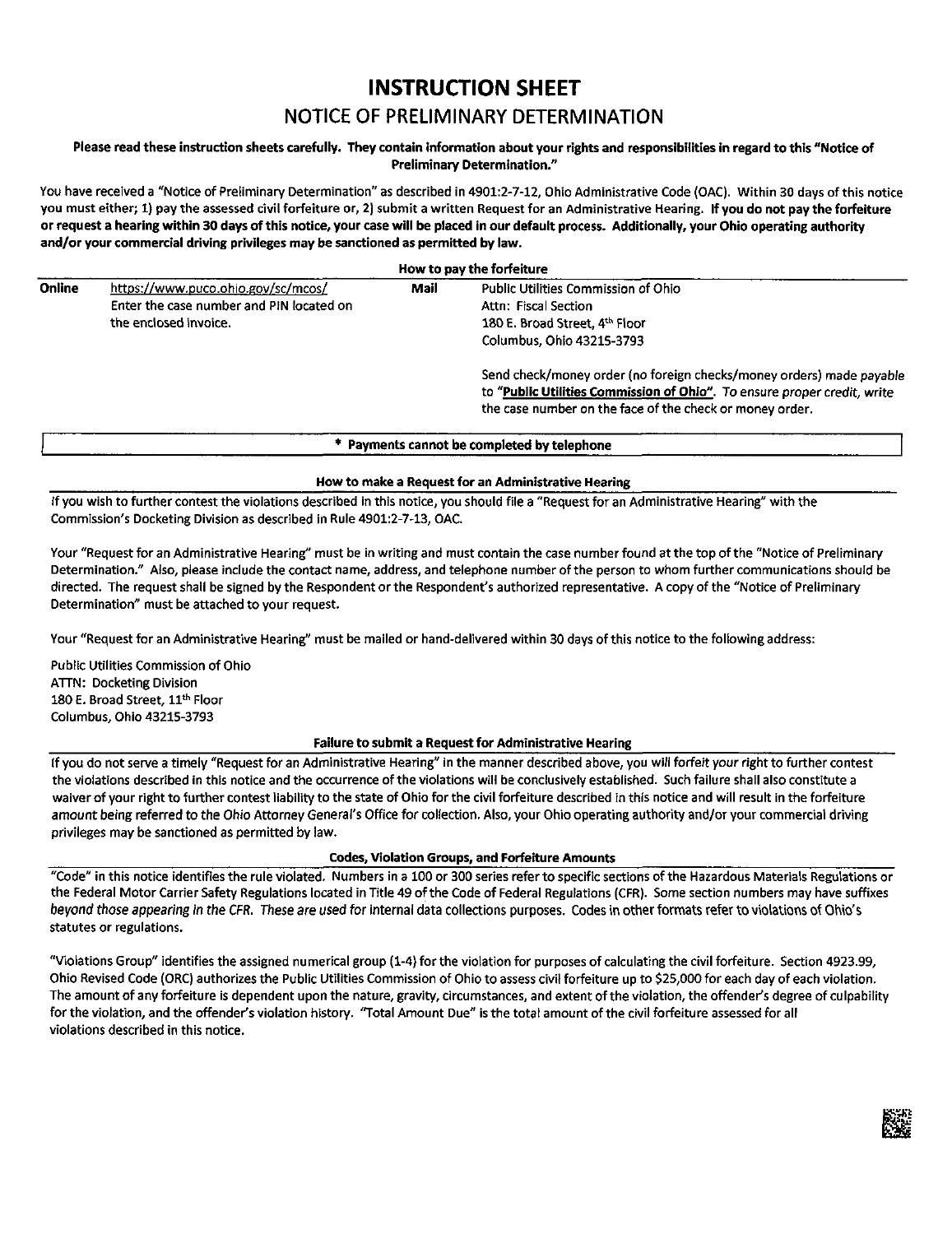# **ATTENTION DRIVER**

## **Potential Disqualification**

Ifthe roadside inspection leading to this letter identified an alleged violation of one or more ofthe below noted regulations, your CDL may be disqualified. If the Public Utilities Commission of Ohio (PUCO) finds you committed a violation of any of these regulations, the violation will be treated as a conviction<sup>1</sup> for the purposes of federal and state law and notice of such conviction will be forwarded to the Ohio Bureau of Motor Vehicles (BMV). The BMV may disqualify you from operating a commercial motor vehicle for a minimum of 60 days. Any BMV sanction is in addition to sanctions imposed by the PUCO.

| 177.804B1     | 177.804(b)(1) | Failure to comply with 49 CFR Section 392.12 Complying With Safe Clearance Requirements For Highway-Rail<br>Grade Crossings.                |
|---------------|---------------|---------------------------------------------------------------------------------------------------------------------------------------------|
| 177.804B2     | 177.804(b)(2) | Failure to comply with 49 CFR Section 392.80 Texting While Operating a CMV When Transporting Select Agents                                  |
|               |               | or Toxins or HM Requiring Placarding.                                                                                                       |
| 177.804B3     | 177.804(b)(3) | Failure to comply with 49 CFR Section 392.82 Using a Cell Phone While Operating a CMV When Transporting                                     |
|               |               | Select Agents or Toxins or HM Requiring Placarding.                                                                                         |
| 177.804C      | 177.804(c)    | Failure to comply with 49 CFR Section 392.82 Using a Handheld Mobile Phone While Operating a CMV When                                       |
|               |               | Transporting Select Agents or Toxins or HM Requiring Placard.                                                                               |
| $2 - 5 - 07D$ | 392.2         | Operating a CMV after Driver or Vehicle declared out of service.                                                                            |
| 383.23A2      | 383.23(a)(2)  | Operating a CMV without a CDL.                                                                                                              |
| 383.51A       | 383.51(a)     | Driving a CMV while disqualified from holding a CDL.                                                                                        |
| 383.51A-NSIN  | 383.51(a)     | Driving a CMV while CDL is suspended for a non-safety-related reason and in the state of driver's license                                   |
|               |               | issuance.                                                                                                                                   |
| 383.51A-      | 383.51(a)     | Driving a CMV while CDL is suspended for a non-safety-related reason and outside the state of driver's license                              |
| <b>NSOUT</b>  |               | issuance.                                                                                                                                   |
| 383.51A-SIN   | 383.51(a)     | Driving a CMV while CDL is suspended for a safety-related or unknown reason and in state of driver's license                                |
|               |               | issuance.                                                                                                                                   |
| 383.51A-SOUT  | 383.51(a)     | Driving a CMV while CDL is suspended for safety-related or unknown reason and outside the state of driver's                                 |
|               |               | license issuance.                                                                                                                           |
| 383.91A       | 383.91(a)     | Operating a CMV with improper CDL group.                                                                                                    |
| 383.93B1      | 383.93(b)(1)  | No double or triple trailer endorsement on CDL when required.                                                                               |
| 383.93B2      | 383.93(b)(2)  | No passenger vehicle endorsement on CDL when required.                                                                                      |
| 383.9383      | 383.93(b)(3)  | No tank vehicle endorsement on CDL when required.                                                                                           |
| 383.93B4      | 383.93(b)(4)  | No hazardous materials endorsement on CDL when required.                                                                                    |
| 383.93B5      | 383.93(b)(5)  | Operating a School Bus without a school bus endorsement as described in 383.93(b)(5).                                                       |
| 391.15A       | 391.15(a)     | Driving a CMV while disqualified.                                                                                                           |
| 391.15A-NSIN  | 391.15(a)     | Driving a CMV while disqualified. Suspended for non-safety-related reason and in the state of driver's license                              |
|               |               | issuance.                                                                                                                                   |
| 391.15A       | 391.15(a)     | Driving a CMV while disqualified. Suspended for a non-safety-related reason and outside the state of driver's                               |
| <b>NSOUT</b>  |               | license issuance.                                                                                                                           |
| 391.15A-SIN   | 391.15(a)     | Driving a CMV while disqualified. Suspended for safety-related or unknown reason and in the state of drivers                                |
|               |               | license issuance.                                                                                                                           |
| 391.15A-SOUT  | 391.15(a)     | Driving a CMV while disqualified. Suspended for a safety-related or unknown reason and outside the driver's                                 |
|               |               | license state of issuance.                                                                                                                  |
| 392.10A1      | 392.10(a)(1)  | Failure to stop at railroad crossing - Bus transporting passengers.                                                                         |
| 392.10A2      | 392.10(a)(2)  | Failure to stop at railroad crossing - CMV transporting Division 2.3 Chlorine.                                                              |
| 392.10A3      | 392.10(a)(3)  | Failure to stop at railroad crossing - CMV requiring display of HM placards.                                                                |
| 392.10A4      | 392.10(a)(4)  | Failure to stop at railroad crossing - HM Cargo Tank vehicle.                                                                               |
| 392.11        | 392.11        | Commercial Vehicle failing to slow down approaching a railroad crossing.                                                                    |
| 392.12        | 392.12        | No Driver of a Commercial Motor Vehicle Shall Drive Onto a Highway-Rail Grade Crossing Without Having                                       |
|               |               | Sufficient Space to Drive Completely Through the Crossing Without Stopping.                                                                 |
| 392.4A        | 392.4(a)      | Driver on duty and under the influence of, or using a narcotic drug / amphetamine, which renders the driver<br>incapable of safe operation. |
| 392.5A2-UI    | 392.5(a)(2)   | Operating a CMV while under the influence of an intoxicating beverage regardless of its alcohol content.                                    |
| 392.5C2       | 392.5(c)(2)   | Violating OOS order pursuant to 392.5(a)/(b) - Alcohol prohibitions.                                                                        |
| 392.80A       | 392.80(a)     | Driving a commercial motor vehicle while Texting.                                                                                           |
| 392.82A1      | 392.82(a)(1)  | Using a hand-held mobile telephone while operating a CMV.                                                                                   |
| 395.13D       | 395.13(d)     | Driving after being declared out-of-service for HOS violation(s).                                                                           |
| 396.9C2       | 396.9(c)(2)   | Operating an out-of-service vehicle.                                                                                                        |
|               |               |                                                                                                                                             |

1 federal regulations define "conviction" as,"... a determination that a person has violated orfailed to comply with the law... byan authorized administrative tribunal, ... the payment of a fine or court cost, ... regardless of whether or not the penalty is rebated, suspended, or probated." 49 CFR 383